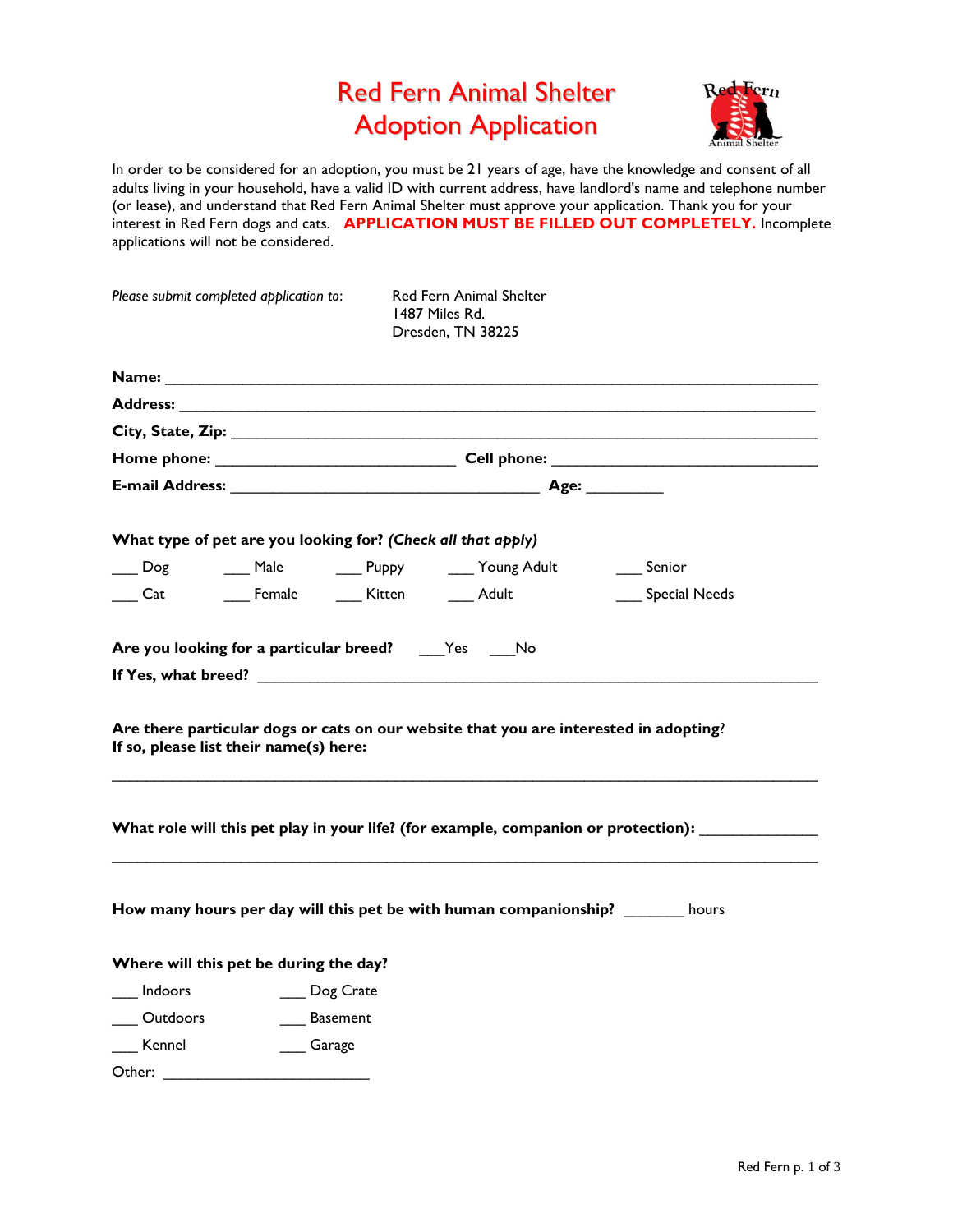| Where do you live?       |                                                                                                                |
|--------------------------|----------------------------------------------------------------------------------------------------------------|
| House                    | ___ Apartment                                                                                                  |
| ____ Apartment           | Condo                                                                                                          |
| Condo Mobile Home        |                                                                                                                |
|                          |                                                                                                                |
|                          |                                                                                                                |
| Do you (check one):      |                                                                                                                |
| Rent                     |                                                                                                                |
| Own                      |                                                                                                                |
| Live with parents        |                                                                                                                |
|                          |                                                                                                                |
|                          | (Respond only if you plan to adopt a dog): Do you have a fenced yard? _____Yes _____No                         |
|                          |                                                                                                                |
|                          | Please provide the following information about your household:                                                 |
| Number of adults: ______ |                                                                                                                |
| Number of children:      |                                                                                                                |
| Ages of children: ______ |                                                                                                                |
|                          |                                                                                                                |
|                          | Do you or anyone in your household smoke? ___ Yes ___ No                                                       |
|                          | (Respond only if you plan to adopt a dog): Is anyone in your family allergic to dogs?                          |
| Yes<br>in the No         |                                                                                                                |
|                          | (Respond only if you plan to adopt a cat): Is anyone in your family allergic to cats?                          |
| ____ Yes _____ No        |                                                                                                                |
|                          |                                                                                                                |
|                          | What will you do with this pet if you move? Notice the control of the control of the control of the control of |
|                          |                                                                                                                |
|                          | What plans for your pet's future will you make in the event you are unable to care for him/her?                |
|                          |                                                                                                                |
|                          |                                                                                                                |
|                          | How much do you anticipate spending yearly to feed, vaccinate, license, and provide medical care               |
| for your pet?            |                                                                                                                |
| $\frac{1}{2}$            |                                                                                                                |
|                          |                                                                                                                |
|                          | Would you be willing to allow a representative from Red Fern Animal Shelter to visit your home?                |
|                          |                                                                                                                |